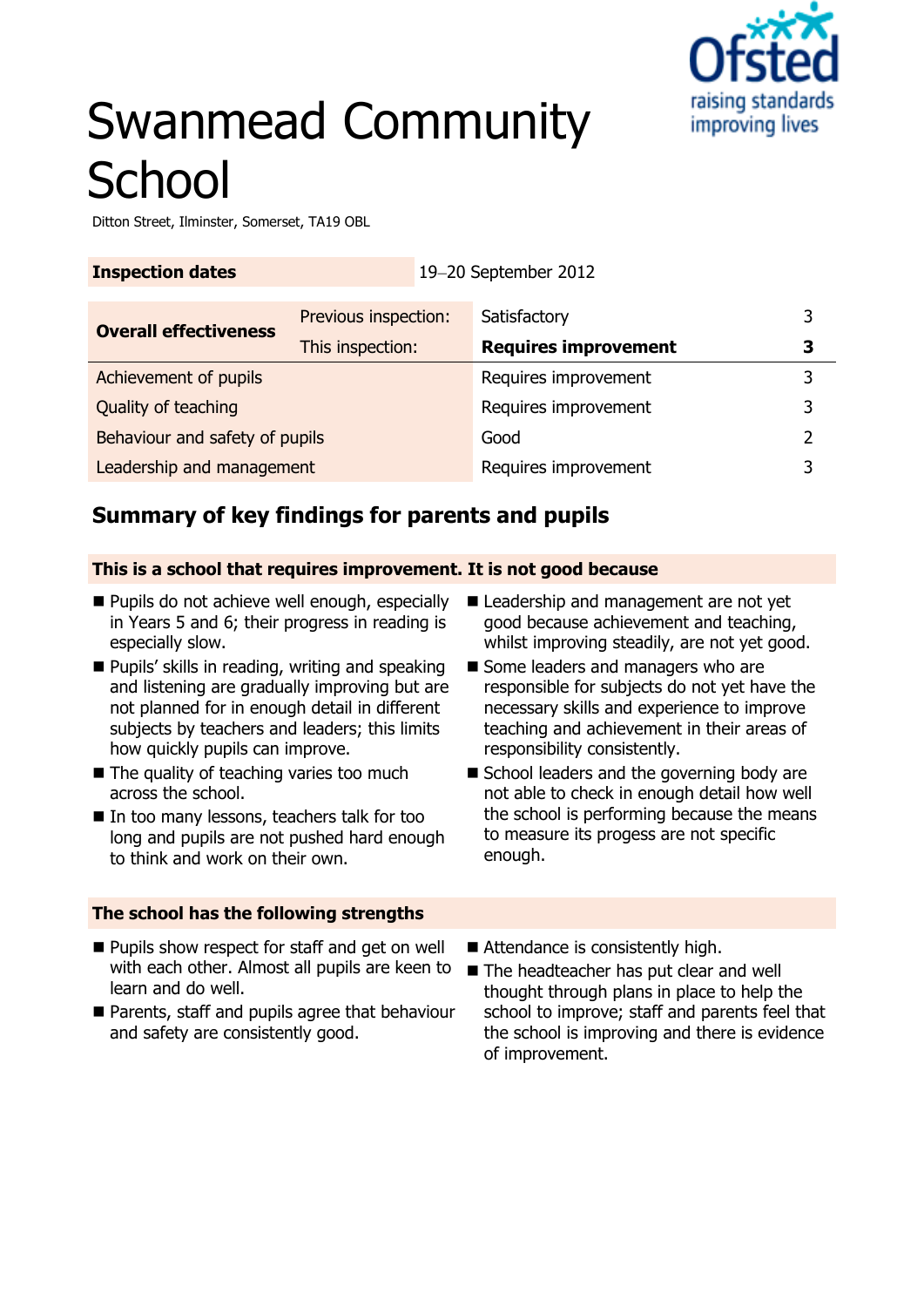## **Information about this inspection**

- During the inspection, 20 whole or part-lessons were observed.
- Meetings were held with: senior leaders, including the headteacher; middle leaders; members of the governing body, including the Chair; two groups of pupils, one from each key stage.
- Inspectors looked at: planning and self-evaluation documentation; assessment information; examples of pupils' work; and, a range of policy documents.
- There were 17 parent responses to Parent View. In addition, the school's analysis of the views of parents from a survey undertaken in March 2012 was also considered, together with Ofsted questionnaires completed by 24 school staff.

# **Inspection team**

| Ken Bush, Lead inspector | <b>Additional inspector</b> |
|--------------------------|-----------------------------|
| Margaret Faull           | <b>Additional inspector</b> |
| David King               | <b>Additional inspector</b> |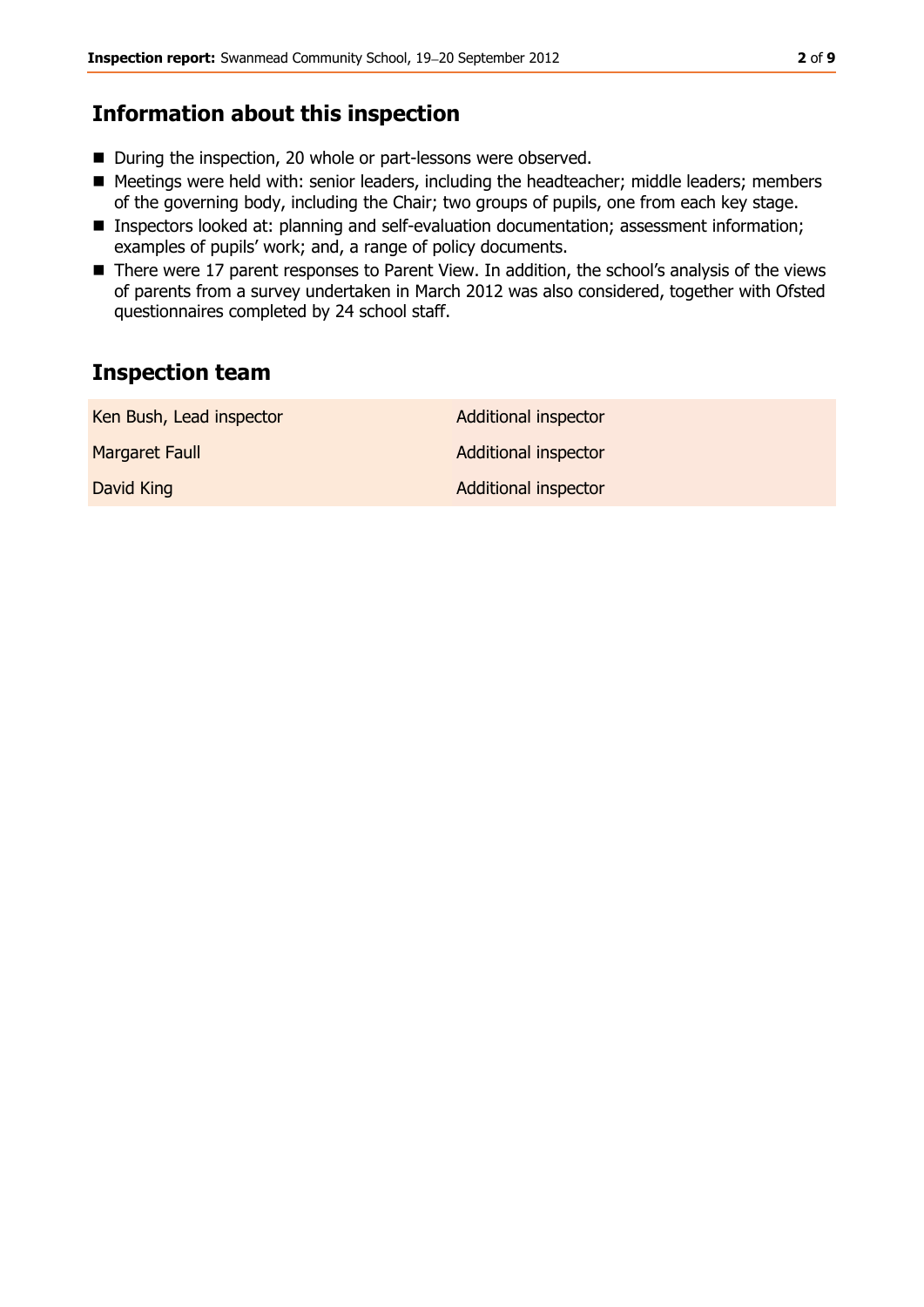# **Full report**

# **Information about this school**

- Swanmead is a smaller-than-average-sized middle deemed secondary school.
- The proportion of disabled pupils and those with special educational needs supported through school action is broadly average, while the proportion supported through school action plus or with statements of special educational needs is well below average.
- The proportion of pupils known to be eligble for the pupil premium is well below the national average.
- The school works in partnership with a Local Leader of Education who is also headteacher of the adjacent first school; between 80% and 90% of each cohort at Swanmead typically transfers from the first school.
- The school meets the current floor standards.

# **What does the school need to do to improve further?**

- Improve teaching to good by:
	- increasing the level of challenge for all pupils, particularly, but not exclusively for the more able, by better use of assessment information
	- $-$  reducing the amount of 'teacher talk' to enable pupils to be more independent in their learning
	- ensuring that marking helps pupils to know how to improve more consistently.
- **IMPROVE achievement to good by:** 
	- $-$  increasing rates of progress in Key Stage 2, particularly in reading
	- ensuring that pupils' acquisition and development of literacy skills occur more rapidly and securely in a range of subjects.
- **IMPROVE LEADERSHIP and management to good by:** 
	- putting a sharper focus on outcomes in self-evaluation so that all leaders and managers are better able to check school performance in detail
	- increasing the effectiveness of the governing body in holding the school to account through the use of sharper self-evaluation
	- increasing the capacity of middle leaders to raise standards in their areas of responsibility.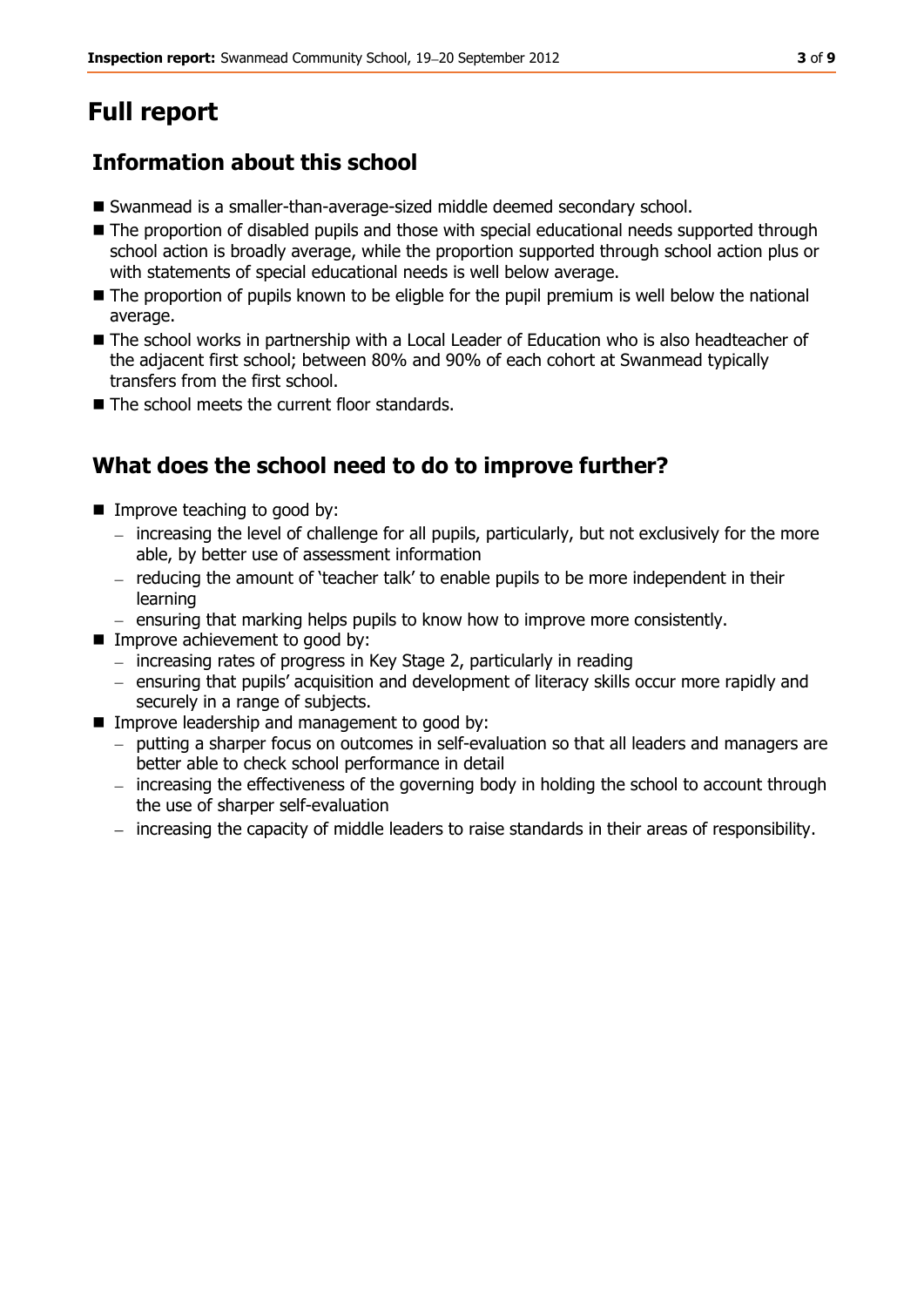# **Inspection judgements**

### **The achievement of pupils requires improvement**

- **From starting points which are close to age-related expectations, pupils' attainment in English** and mathematics by the end of Key Stage 2 is broadly average. Until recently, rates of progress in Years 5 and 6 were too slow; inspection evidence shows that this is now beginning to improve.
- Rates of progress in Years 7 and 8 are typically more rapid than in Key Stage 2, including in reading, although there is considerable variability in different cohorts. Across the four years in which pupils attend Swanmead, rates of progress are not yet typically good, but are on a clear trend of improvement since the previous inspection.
- Reflecting the school's commitment to ensuring that all pupils enjoy equality of opportunity, disabled pupils and those with special educational needs make progress at least at similar rates to their peers in school and, in some cases, better; this applies also to pupils for whom the school receives the pupil premium.
- With minor variation year on year, boys and girls progress at broadly comparable rates. More able pupils over time have achieved relatively less well than their peers, although this improved in Year 6 in 2012, especially in English. Inspection evidence indicates that the degree of challenge for more able pupils is starting to improve but is not yet consistent across all classes, year groups and subjects.
- Pupils' numeracy skills are now beginning to develop more quickly than in previous years as a result of teachers' better understanding of mathematical concepts.
- Overall, pupils acquire and develop their literacy skills with increasing confidence and no specific group of pupils gets left behind. In particular, examples of improvements in writing and in speaking and listening skills were seen during the inspection. However, because the quality of planning of literacy development across subjects is not tightly coordinated, there are inconsistencies in how well pupils in different classes can use basic skills, including spelling, punctuation and grammar.
- **Progress in reading is slower than in writing, in part because insufficient demands are made on** pupils in lessons when teachers read to pupils who are capable of doing it for themselves. During the inspection, weaker readers in all year groups were generally able to decode words in texts with little difficulty but were less secure in their comprehension skills.
- Some increased use of phonics (letters and sounds) in Key Stage 2 teaching is beginning to accelerate reading skills for low attaining readers, but progress in this area is at a relatively early stage.
- The current improvement strategy for reading includes more daily reading practice and an extension in the range of reading resources, notably to provide more suitable material for the needs and interests of boys. The impact of this work is emerging, but is not yet promoting good achievement.

### **The quality of teaching requires improvement**

- There are clear indications that teaching has improved since the previous inspection. However, it is not yet good because there is too much variability in quality across classes, year groups and subjects.
- There is clearly some effective practice in most areas of the school, despite the lack of consistency over time. In the most successful lessons, teachers use secure subject knowledge to plan lessons which engage the majority of pupils, build upon what they already know, understand and can do and provide useful feedback to help them move forward in their learning. In these lessons, sound knowledge of pupils' starting points enables teachers to use questioning skilfully to stimulate pupils' thinking.
- In a Year 8 art lesson seen during the inspection, low ability pupils were able to discuss their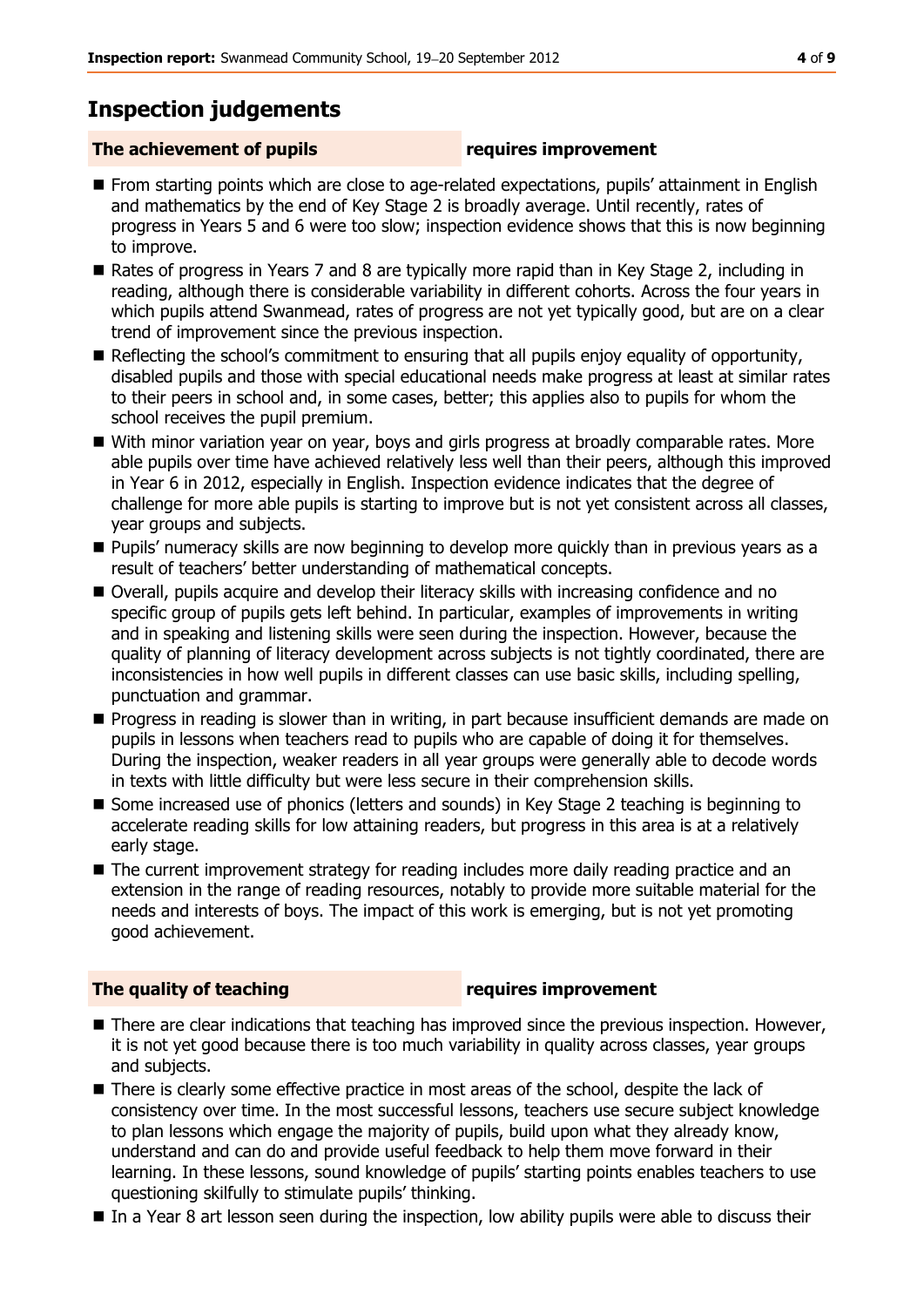progress in mask making with confidence and exercise impressive levels of independence in their skill development. The teaching assistant in this lesson was adept at ensuring that support for the pupil to whom she had been assigned enabled independence, rather than over reliance upon her.

- $\blacksquare$  However, this example of high quality teaching is not yet typical. In too many lessons, assessment information is not yet used well enough in planning to meet the needs of all individuals, resulting in insufficient challenge. Consequently, expectations are not consistently high enough, including, but not exclusively, for more able pupils. In too many lessons, there is a tendency for teachers to talk for too long or over explain and not give pupils the opportunity to work ideas through for themselves and to think and work independently.
- The use of teaching assistants to support learning is also variable. Whilst they generally provide useful support in enabling most disabled pupils and those with special educational needs to access the curriculum and make progress broadly in line with their peers, their role in promoting high levels of challenge is more limited.
- **Some marking is effective and provides useful feedback to pupils about how they can improve.** However, as for teaching taken as a whole, it is too variable in quality with insufficient specific pointers about next steps and limited reference to specific assessment criteria as shown in National Curriculum levels.
- As a consequence of this lack of consistency, neither teaching nor achievement, whilst both improving, are good.

#### **The behaviour and safety of pupils are good**

- **Pupils behave well in lessons and around the school generally. They are keen to learn and to** do well at school as reflected in consistently high rates of attendance.
- **School records show that incidents of serious misbehaviour are very uncommon and there has** been very limited use of exclusion from the school as a sanction. Pupils confirm through discussion that the positive picture of behaviour seen by inspectors is typical of what occurs over time. Inspection evidence indicates that all forms of bullying are rare and when they do occur are dealt with fairly and expediently by staff. Pupils express high levels of confidence that the school is a safe environment. They are able to cite examples of how the school has helped them to be safety conscious outside of school by raising awareness of issues such as cyber bullying.
- **Pupils also affirm strongly that behaviour has improved significantly under the leadership of the** current headteacher. They feel that the expectations regarding what is acceptable behaviour and the sanctions that operate when these are transgressed are now much clearer and are interpreted fairly by the vast majority of staff.
- Behaviour and safety are judged to be good rather than outstanding because:
	- $-$  records show that there is a very small proportion of repeat offenders for the same misdemeanour
	- a few parents and a very small proportion of staff express some minor reservations about how well behaviour is managed.

### **The leadership and management require improvement**

- The current headteacher has galvanised the school's approach to securing sustained improvement since taking up post a year ago. A number of key changes to leadership roles and governing body committee structures have been implemented to raise expectations and to increase accountability at all levels.
- $\blacksquare$  Indications that these changes are beginning to work are emerging, but it is too early to see evidence of strong impact; consequently, whilst achievement and teaching are both improving, neither is yet good.
- Detailed plans for sustained improvement are well focused and inclusive in approach, involving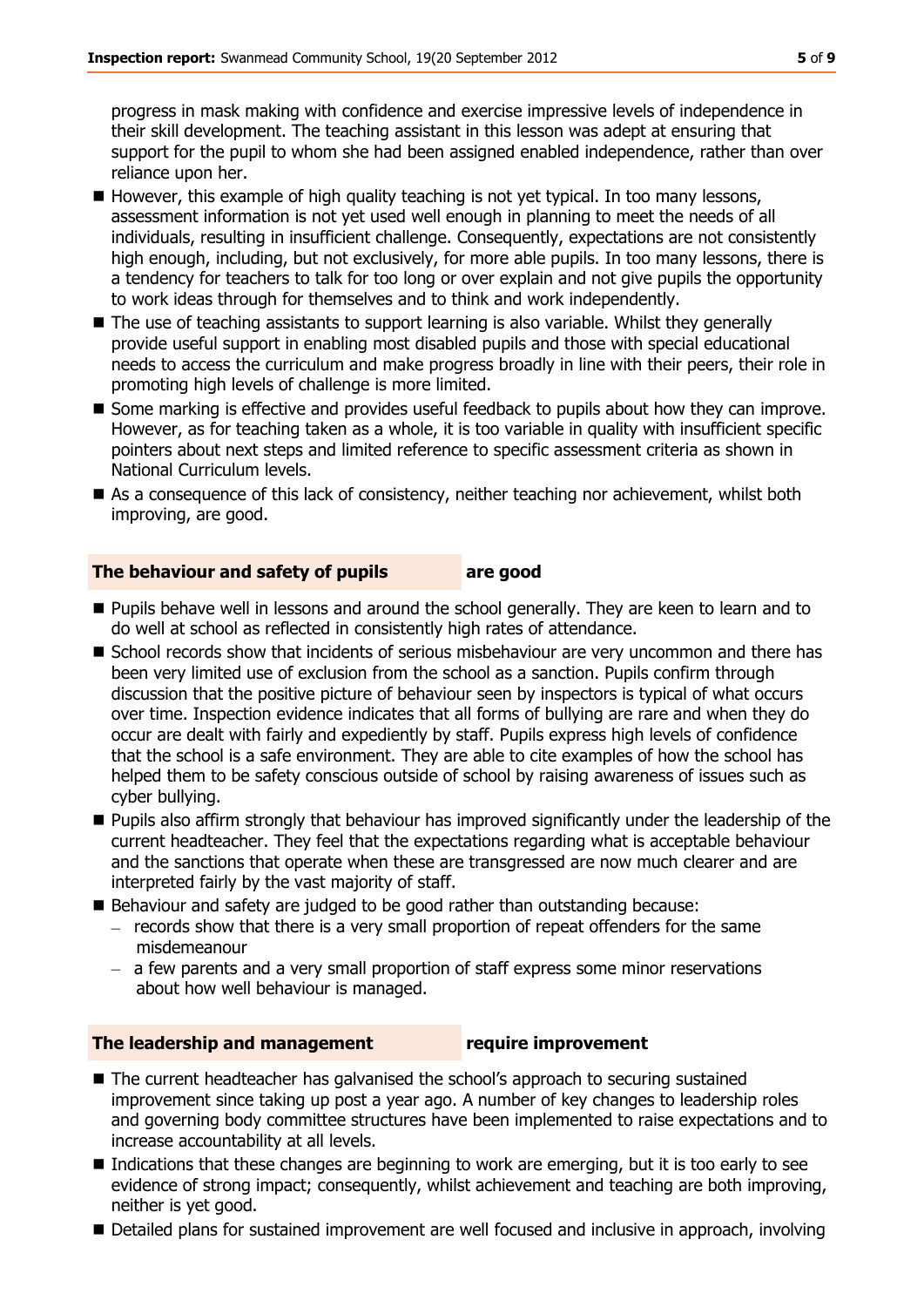a wide range of stakeholders. Staff morale is high and there is widespread affirmation that there is a clear and attainable vision for the future.

- **Senior leaders now have a clear brief to secure improvements across the school (rather than** within key stages) and are undertaking their revised monitoring roles with increasing confidence and success. This is evident in the much improved processes for tracking pupil progress and the involvement of classroom teachers through pupil progress meetings.
- $\blacksquare$  Middle leader roles have been extensively overhauled to increase postholders' accountability for standards in their areas of responsibility. The impact of this is at a very early stage, including regarding the leadership of core subjects.
- Self-evaluation is broadly accurate, although the criteria for measuring success (as demonstrated in the school improvement plan) are not sufficiently focused on outcomes, but rather too much on provision. This is currently a barrier to assisting the governing body in its monitoring and evaluation function and to assisting school leaders in checking performance in detail.
- The curriculum is broad and balanced and meets pupils' needs in most respects, including through its promotion of pupils' spiritual, moral, social and cultural development. However, it is not yet good as the pace of pupils' development of literacy skills is hampered by a lack of coordination in delivery across the school.
- The local authority has made a useful contribution to school improvement, notably through its brokering of support from a Local Leader of Education. This has enabled an innovative partnership approach to the task of promoting improved standards in achievement and teaching in Key Stage 2; signs of early impact are embryonic.
- **School leaders and managers clearly demonstrate the capacity to improve. Improving the** quality of teaching is the key priority and inspection evidence shows that there has been steady progress in this area since the previous inspection.

#### **The governance of the school:**

- The governing body discharges its statutory duties effectively, ensuring all current safeguarding requirements are met and that equality of opportunity is securely promoted.
- The governing body has overseen performance management arrangements adequately, including those for the headteacher.
- The governing body contributes to self-evaluation adequately and since the previous inspection has begun to improve its effectiveness in holding school leaders to account.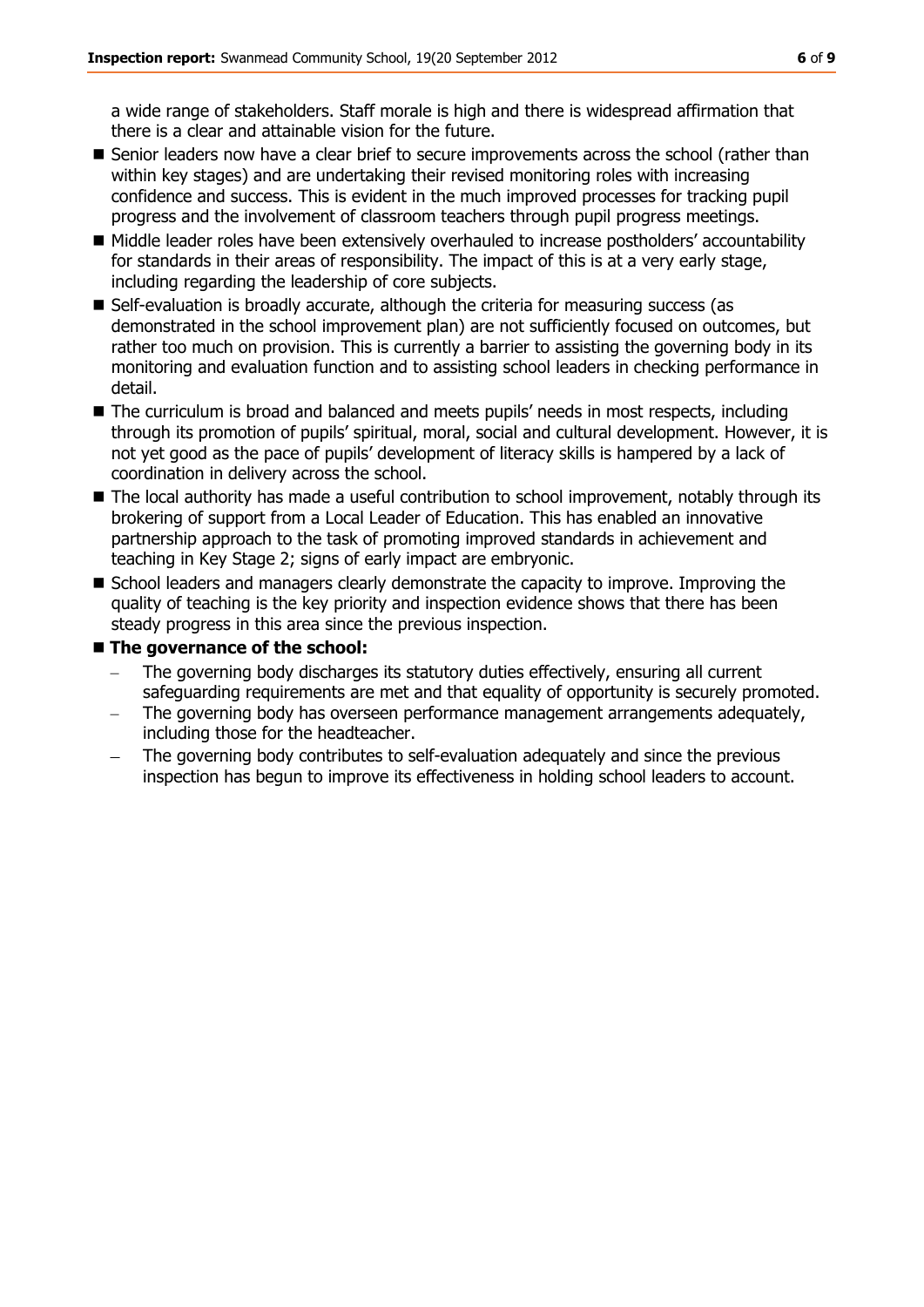# **What inspection judgements mean**

| <b>School</b> |                         |                                                                                                                                                                                                                                                                                                                                                                         |
|---------------|-------------------------|-------------------------------------------------------------------------------------------------------------------------------------------------------------------------------------------------------------------------------------------------------------------------------------------------------------------------------------------------------------------------|
| Grade         | <b>Judgement</b>        | <b>Description</b>                                                                                                                                                                                                                                                                                                                                                      |
| Grade 1       | Outstanding             | An outstanding school is highly effective in delivering outcomes<br>that provide exceptionally well for all its pupils' needs. This<br>ensures that pupils are very well equipped for the next stage of<br>their education, training or employment.                                                                                                                     |
| Grade 2       | Good                    | A good school is effective in delivering outcomes that provide<br>well for all its pupils' needs. Pupils are well prepared for the next<br>stage of their education, training or employment.                                                                                                                                                                            |
| Grade 3       | Requires<br>improvement | A school that requires improvement is not yet a good school, but it<br>is not inadequate. This school will receive a full inspection within<br>24 months from the date of this inspection.                                                                                                                                                                              |
| Grade 4       | Inadequate              | A school that has serious weaknesses is inadequate overall and<br>requires significant improvement but leadership and management<br>are judged to be Grade 3 or better. This school will receive<br>regular monitoring by Ofsted inspectors.                                                                                                                            |
|               |                         | A school that requires special measures is one where the school<br>is failing to give its pupils an acceptable standard of education<br>and the school's leaders, managers or governors have not<br>demonstrated that they have the capacity to secure the<br>necessary improvement in the school. This school will receive<br>regular monitoring by Ofsted inspectors. |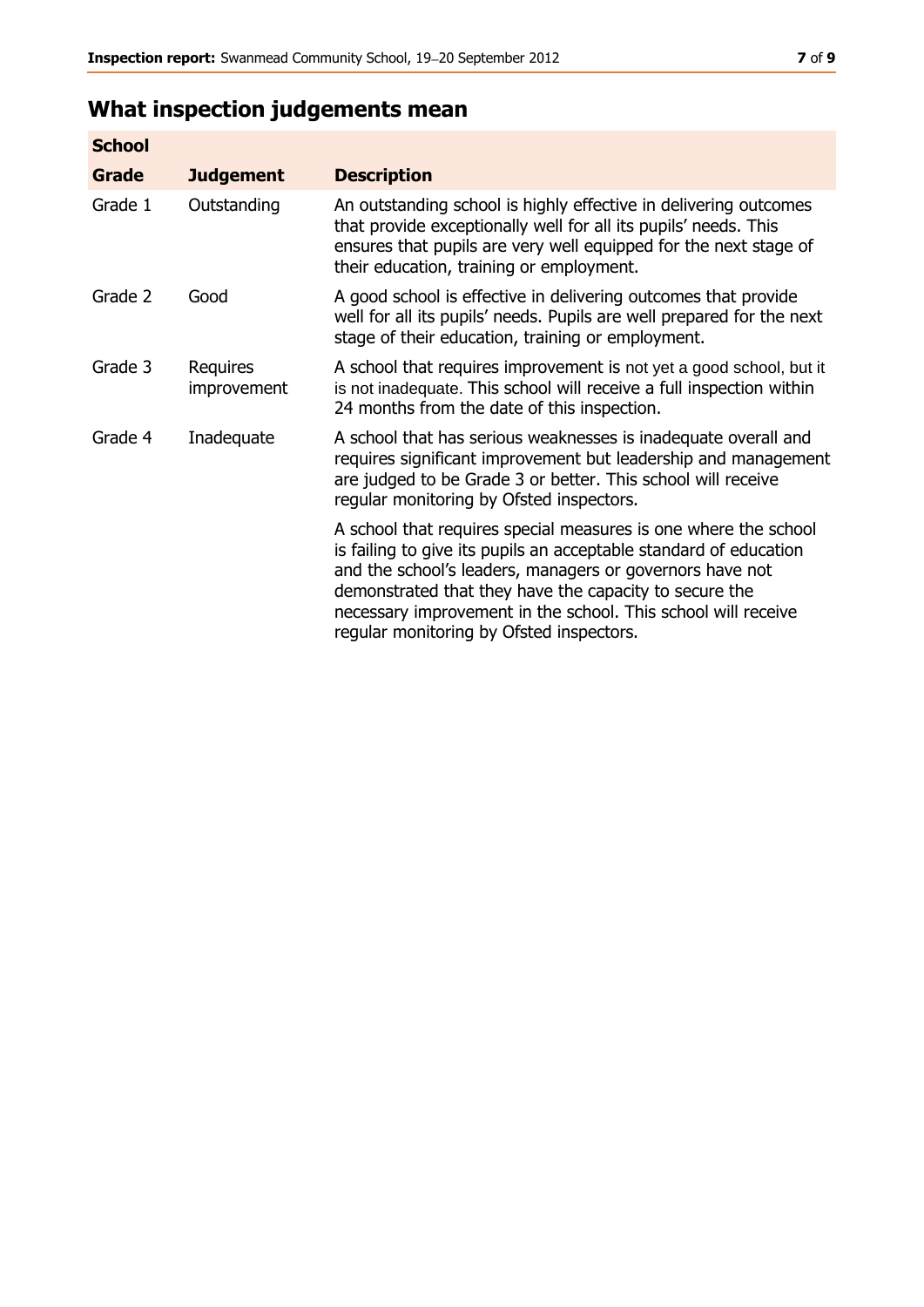# **School details**

| Unique reference number  | 123875   |
|--------------------------|----------|
| <b>Local authority</b>   | Somerset |
| <b>Inspection number</b> | 406200   |

This inspection of the school was carried out under section 5 of the Education Act 2005.

| <b>Type of school</b>                      | Middle deemed secondary         |
|--------------------------------------------|---------------------------------|
| <b>School category</b>                     | Community                       |
| Age range of pupils                        | $9 - 13$                        |
| <b>Gender of pupils</b>                    | Mixed                           |
| <b>Number of pupils on the school roll</b> | 275                             |
| <b>Appropriate authority</b>               | The governing body              |
| <b>Chair</b>                               | Colin Horne                     |
| <b>Headteacher</b>                         | Mark Walker                     |
| Date of previous school inspection         | 2-3 February 2011               |
| <b>Telephone number</b>                    | 01460 52431                     |
| <b>Fax number</b>                          | 01460 55305                     |
| <b>Email address</b>                       | office@swanmead.somerset.sch.uk |